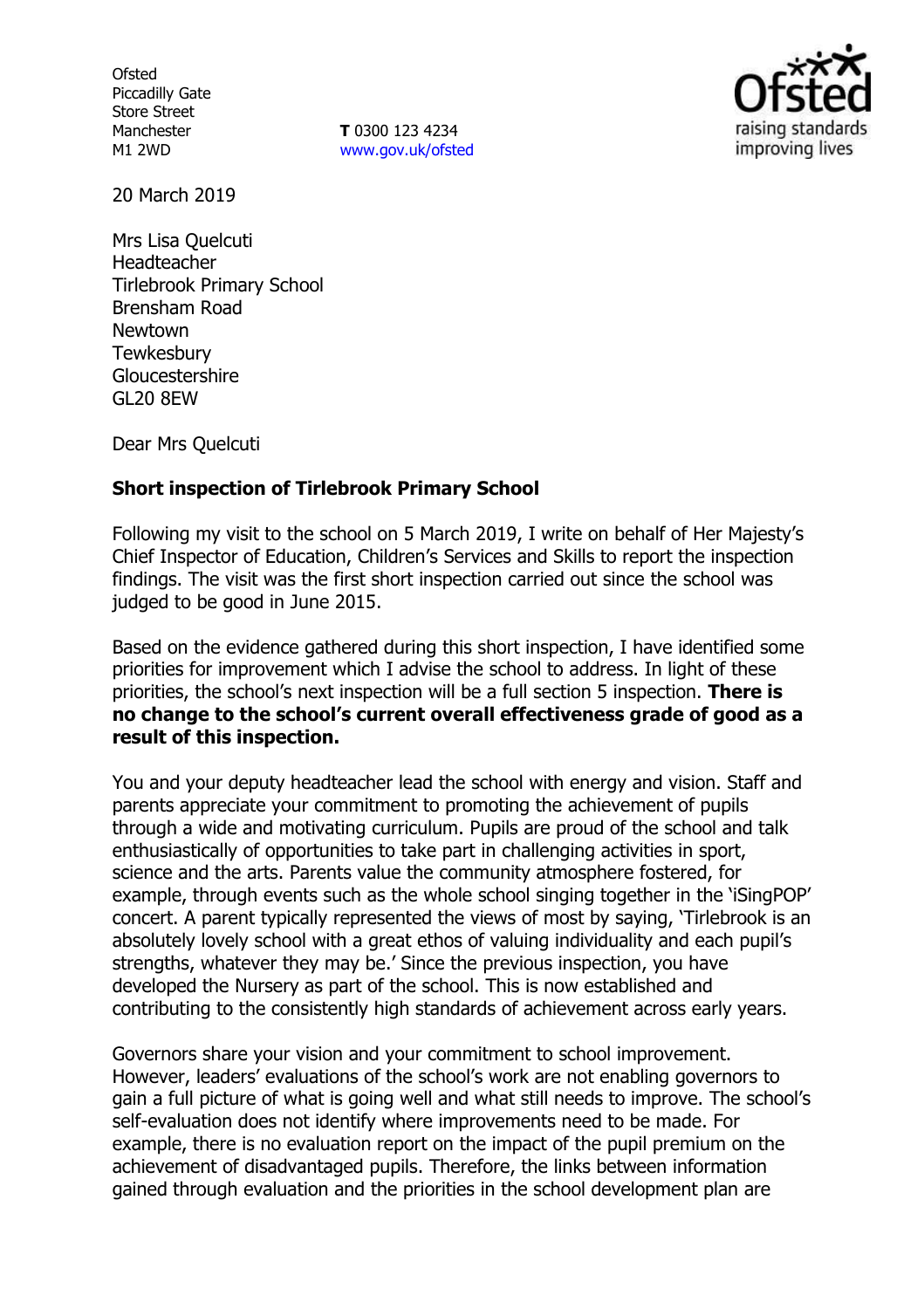

tenuous. It is not clear how governors will check the progress of the improvement plan, particularly in relation to the quality of teaching and pupils' achievement. As a result, the school's ability to drive improvement is weakened. The plan does, however, highlight that you have recognised the need to examine how you gather information about school performance.

At the time of the previous inspection, you were asked to develop middle leaders' skills in giving teachers feedback and guidance on their teaching. Middle leaders have taken a key role in staff development for English and mathematics. However, the checks made on teaching and the quality of pupils' work are not well planned. This restricts all leaders in their ability to drive improvement. The Ofsted staff survey indicated disquiet from a number of members of staff about a lack of feedback on their work from senior leaders. Some staff are unsure as to how judgements on the quality of teaching are reached. Consequently, not all staff fully understand leaders' expectations and some feel that they are not being supported to develop professionally.

The previous inspection identified a need to increase the rate at which pupils developed their mathematical understanding. In 2018, attainment in mathematics at the expected level was below that in reading and writing. This area for improvement formed a key line of enquiry for this inspection.

## **Safeguarding is effective.**

The school's safeguarding policies and procedures are fit for purpose. Staff have received effective training and swiftly communicate to leaders any concerns they have that pupils may be at risk of harm. Leaders raise concerns with outside agencies and persist in seeking a solution, which ensures that pupils are safe and families are supported. Appropriate checks are made on adults working with pupils and the records are well kept. Governors discuss safeguarding with leaders and reports are made to all governor meetings. The school undertakes risk assessments which prepare leaders well in dealing with the unexpected.

Pupils say that the school is a safe and friendly place to learn. Good teaching has given them an understanding of what constitutes bullying and they are sure that should it arise in school, it would be swiftly dealt with. Pupils are taught well about how to stay safe on the internet and how to follow the school's good routines in the event of a fire. Almost all parents interviewed or who responded to the Parent View survey believe that their children are safe in school. However, a number of parents felt that raising concerns with school leaders was difficult, including raising concerns about pupils with special educational needs and/or disabilities (SEND). Leaders take parents' concerns seriously, but do not record their responses and feedback to parents systematically enough.

### **Inspection findings**

■ During this inspection, I reviewed the school's planned approach in quiding the most able pupils to reach the higher standards at the end of key stage 2. In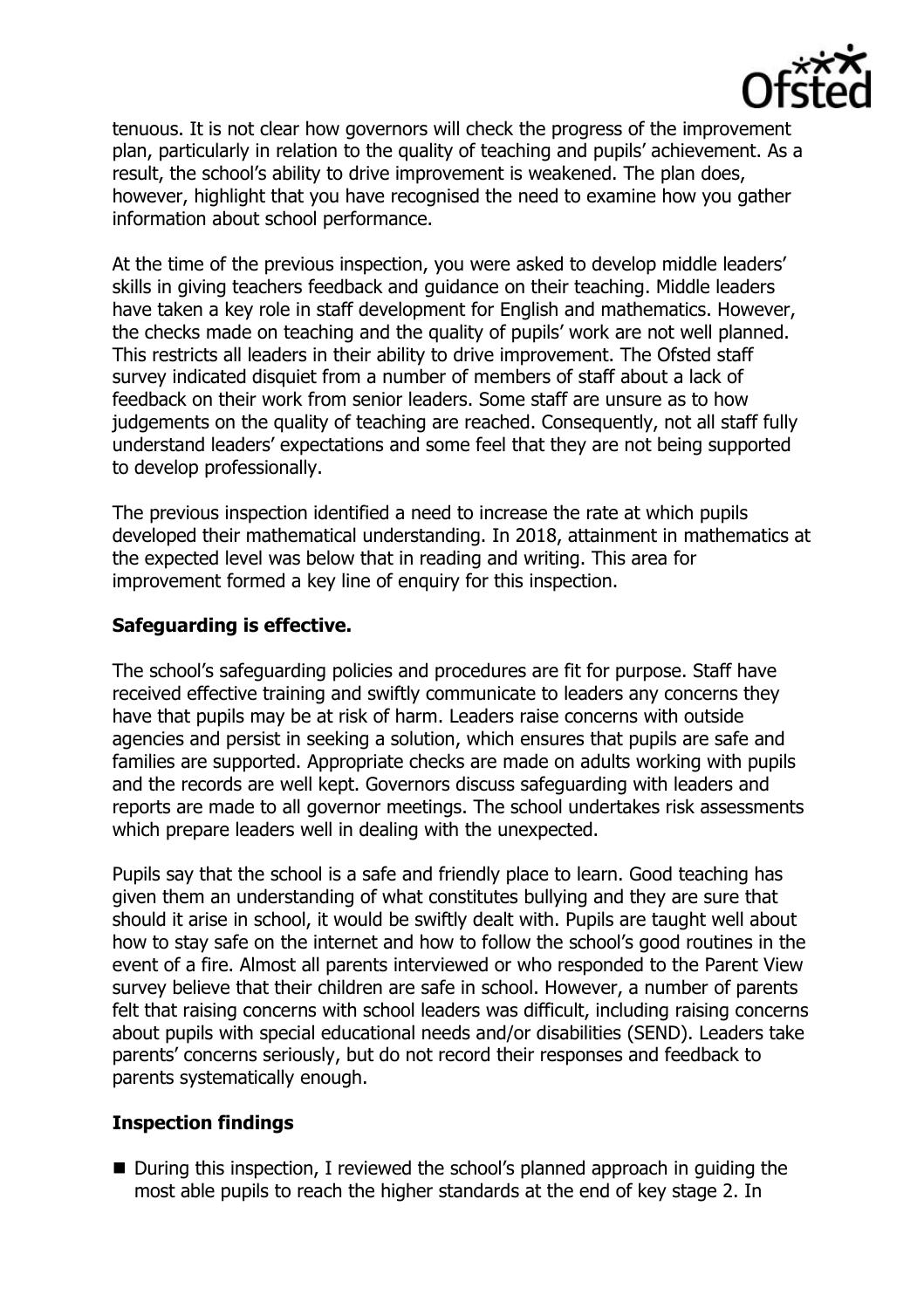

2018, the steps the school took to improve teaching and learning in reading meant that the proportion of pupils reaching the higher standard was above the national average. The proportion of pupils reaching greater depth in writing remained low.

- The school's approach to ensuring that work matches the needs of the most able pupils requires teachers to make ongoing checks within lessons and give pupils feedback and challenge where needed. This approach is in the early stages of implementation and is not yet consistently well used. During the inspection, in a few classes, the most able pupils were seen to finish work quickly and to wait while other pupils had work explained to them again.
- In addition to fewer pupils reaching greater depth in writing, recent standards at the end of key stage 2 have been below the national average in pupils' knowledge of grammar, punctuation and spelling. Consequently, my next line of enquiry was to examine how consistent and accurate pupils were in applying these skills in their writing. Pupils enjoy writing and teachers develop pupils' skills across a broad curriculum. Pupils write stories, biographies and poetry and recount events from school life. Teachers use learning from other subjects to provide the context for pupils' writing. When used well, this is particularly successful in sparking pupils' interest. This could be seen, for example, in the stories written in response to learning about the Ancient Greek civilisation.
- Teachers develop pupils' expressive and technical knowledge of writing towards a quality final outcome. A review of pupils' work showed that this approach is not yet used consistently well. Some writing is guided too closely and pupils' final pieces are too similar to show what skills they have acquired. Not all teachers balance the teaching of the content of pupils' writing with having high enough expectations of pupils' accuracy in writing. Consequently, pupils' work shows that they do not maintain the consistency of, for example, their basic punctuation across all their work. The quality of pupils' handwriting and presentation undermines their writing and is not consistently challenged by teachers. The standard of pupils' spelling is good and evidences how good teaching across the school is building on the strong phonic skills pupils gain in Reception and Year 1.
- $\blacksquare$  My last line of enguiry was to review the teaching of problem-solving and reasoning in mathematics. This had been an area for improvement from the previous inspection. The teaching of mathematics has been developed effectively by taking note of latest guidance on best practice and on strong professional development. Pupils' work shows that the approach to teaching problem-solving is consistent and is developing pupils' interest and confidence in mathematics. Pupils told me that they particularly value being able to choose their own preferred methods of tackling calculations.
- When pupils are expected to explain their thinking and explain, for example, why an answer is right or wrong, they are less confident in doing so clearly. This could be seen in class visits and in pupils' books. On occasions, explanations are cursory or not couched in the correct mathematical terms. Teachers do not guide pupils sufficiently well in how to improve this aspect of their mathematics. Equally, teachers do not encourage pupils to set their work out neatly and this inhibits pupils from reviewing their working to support their explanations.